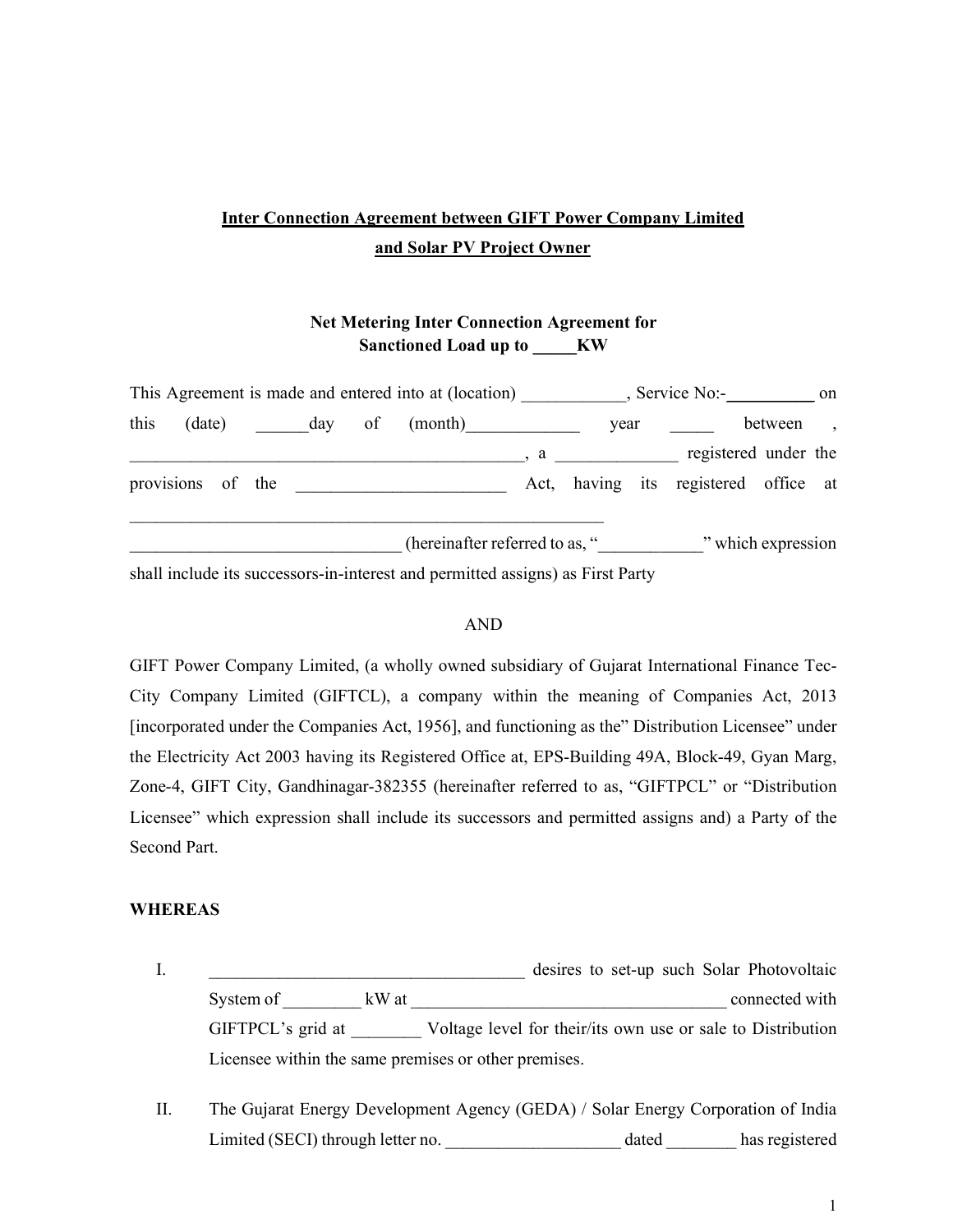for developing and setting up  $\quad$  kW own Solar PV System for their/its own use, or sale to Distribution Licensee under Gujarat Solar Power Policy – 2021 at their/its premises in legal possession or premises at rental basis including rooftop/terrace/land.

- III. The GIFT Power Company Limited agrees to provide grid connectivity to the Consumer/Prosumer for injection of the electricity generated from his Solar PV System of capacity **and interest in the kilowatts (kW)** into the power system of GIFT Power Company Limited and as per conditions of this agreement and in compliance with the applicable Policy/Rules/Regulations/ Codes (as amended from time to time) by the Consumer which includes-
- 1. Government of Gujarat Solar Power Policy 2021.
- 2. Gujarat Electricity Regulatory Commission Regulations for Net Metering Rooftop Solar PV Grid Interactive Systems and its amendments thereof.
- 3. Ministry of Power's Electricity (Rights to Consumers) Rules, 2020 and its amendments.
- 4. Central Electricity Authority (Measures relating to Safety and Electric Supply) Regulations, 2010 and its amendments thereof.
- 5. Central Electricity Authority (Technical Standards for Connectivity to the Grid) Regulations, 2007 as amended from time to time.
- 6. Central Electricity Authority (Installation and Operation of Meters) Regulation 2006 and its amendments thereof.
- 7. Gujarat Electricity Regulatory Commission (Electricity Supply Code & Related Matters) Regulations, 2015 and its amendments thereof.
- 8. Gujarat Electricity Regulatory Commission Distribution Code, 2004 and its amendments thereto.
- 9. Instruction, Directions and Circulars issued by Chief Electrical Inspector from time to time.
- 10. CEA (Technical Standards for connectivity of the Distributed Generation) Regulations, 2013 and as amended from time to time.

Both the Parties hereby agree as follows: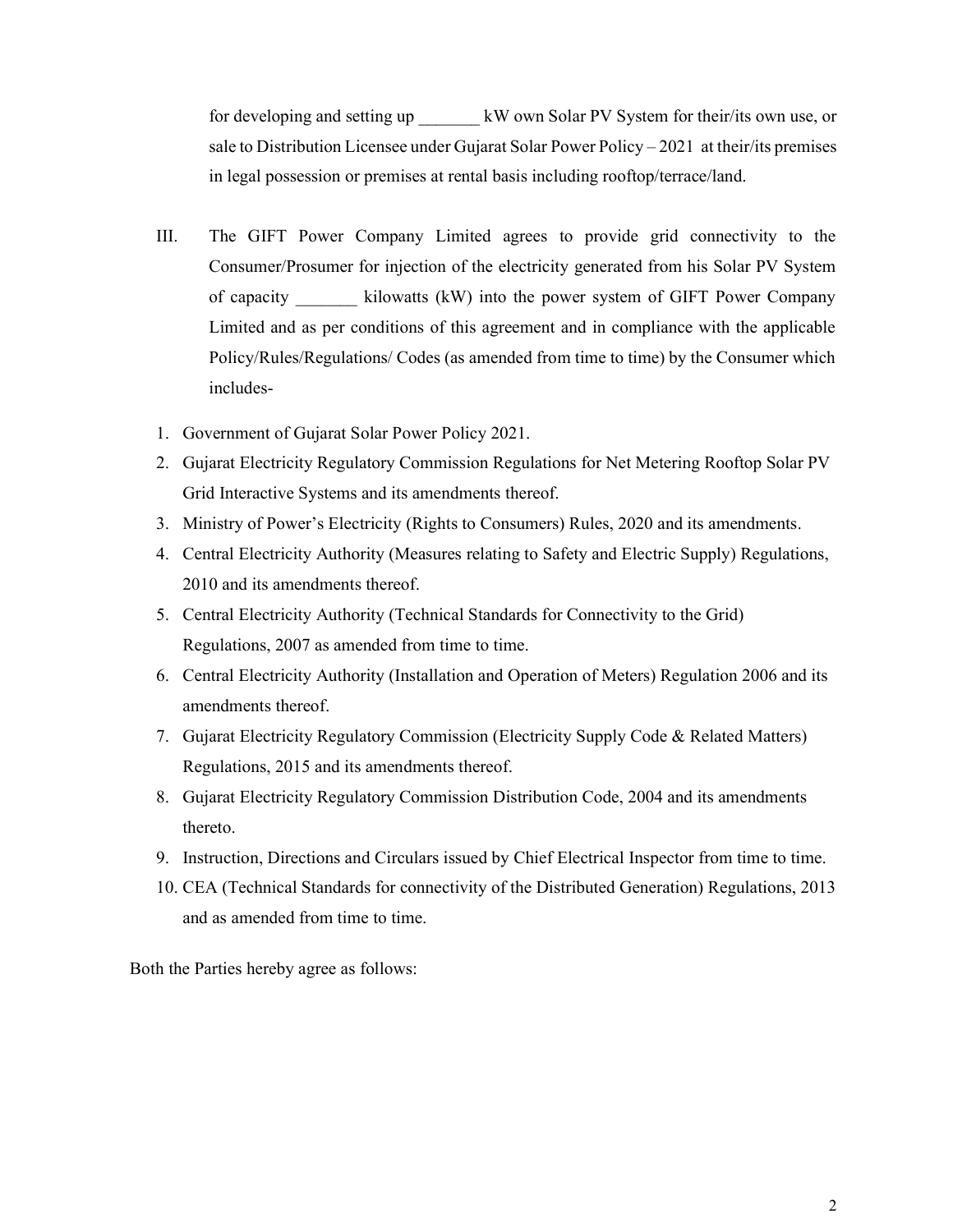## 1. Eligibility:

- 1.1 Consumer/Prosumer shall own the Rooftop/Ground mounted Solar PV System set up on its own premises or premises in his legal possession, on lease or rental basis.
- 1.2 Consumer/Prosumer needs to consume electricity generated from the Solar Power System set up in the same premises where Solar PV System is set up or other places than the consumption premises. Provided that in case of Residential, the place of generation of electricity and consumption shall always be same.
- 1.3 Consumer/Prosumer shall inter-alia meet the standards and conditions as specified in Policy/Rules/Regulations/Codes (as amended from time to time) mentioned in recital of this Agreement.
- 1.4 Consumer/Prosumer shall inject the electricity generated from Solar Power System into the grid of the Distribution Licensee.

#### 2. Technical and Interconnection Requirements:

- 2.1 Consumer/Prosumer agrees that their/its Solar PV System and Net Metering System will conform to the standards and requirements specified in the Electricity Rules, Policy, Supply Code and Regulations as amended from time to time.
- 2.2 Consumer/Prosumer agrees that they/it have/has installed/ will install, prior to connection of Solar Photovoltaic System to Distribution Licensee's distribution system, an isolation device (both automatic and inbuilt within inverter and external manual relays) and agrees for the Distribution Licensee to have access to and operation of this, if required and for repair & maintenance of the distribution system.
- 2.3 Consumer/Prosumer agrees that in case of non-availability of grid, Solar Photovoltaic System will disconnect/isolate automatically, and their/its plant will not inject power into the Distribution Licensee's distribution system.
- 2.4 All the equipment connected to the distribution system shall be compliant with relevant International (IEEE/IEC) or Indian Standards (BIS) and installations of electrical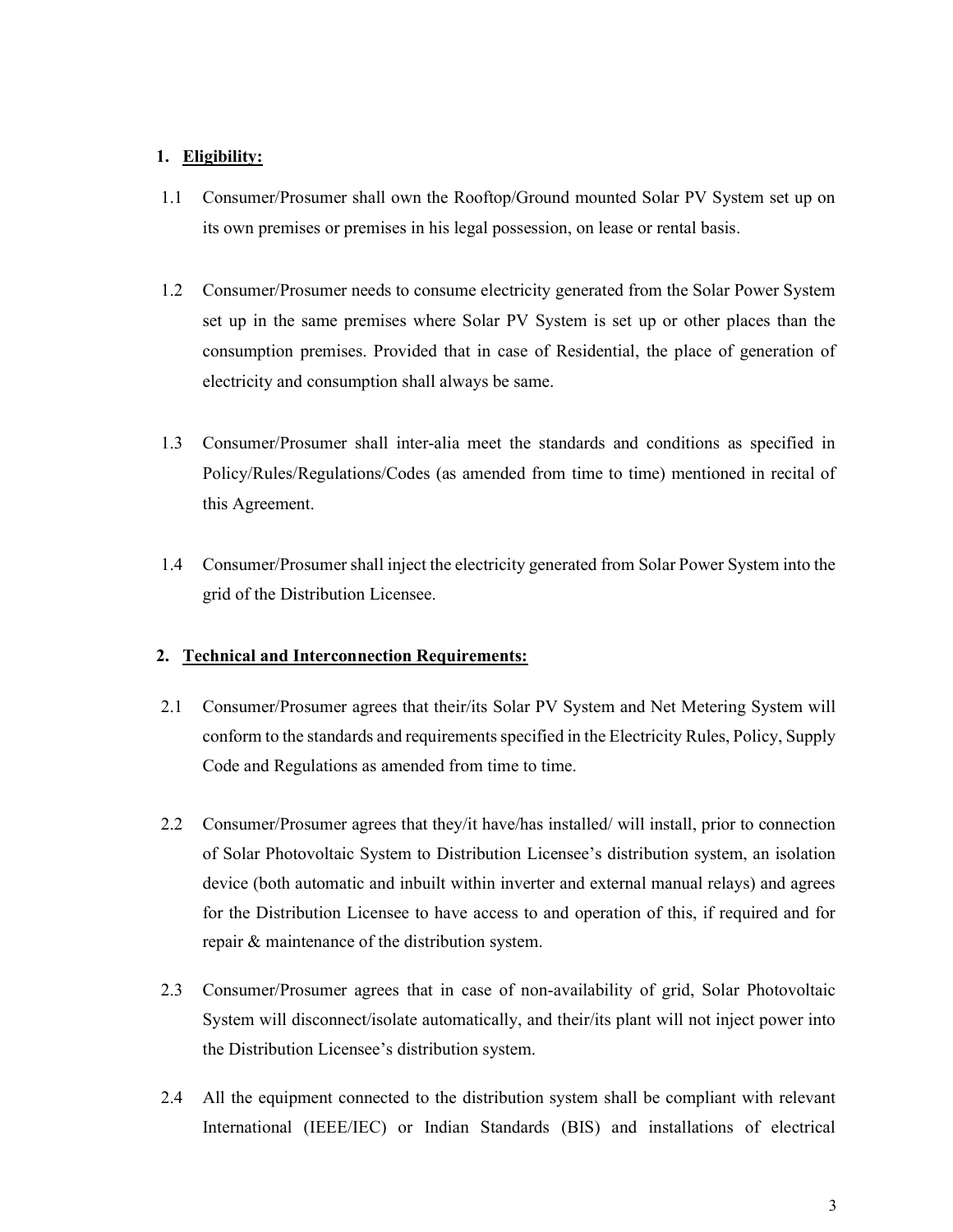equipment must comply with Central Electricity Authority (Measures of Safety and Electricity Supply) Regulations, 2010,as amended from time to time.

- 2.5 Consumer/Prosumer agrees that Distribution Licensee will specify the interface/inter connection point and metering point.
- 2.6 Consumer/Prosumer and Distribution Licensee agree to comply with the relevant CEA Regulations in respect of operation and maintenance of the plant, drawing and diagrams, site responsibility schedule, harmonics, synchronization, voltage, frequency, flicker etc.
- 2.7 In order to fulfil Distribution Licensee's obligation to maintain a safe and reliable distribution system, Consumer/Prosumer agrees that if it is determined by the Distribution Licensee that Consumer's Solar Photovoltaic System either causes damage to and/or produces adverse effects affecting other consumers or Distribution Licensee's assets, Consumer/Prosumer will have to disconnect Solar Photovoltaic System immediately from the distribution system upon direction from the Distribution Licensee and correct the problem to the satisfaction of Distribution Licensee at his own expense prior to reconnection.
- 2.8 The Consumer/Prosumer shall be solely responsible for any accident to human being/animals whatsoever (fatal/non-fatal/departmental/non-departmental) that may occur due to back feeding from the Solar Plant when the grid supply is off if so decided by CEI. The Distribution Licensee reserves the right to disconnect the consumer's installation at any time in the event of such exigencies to prevent accident or damage to man and material.

#### 3. Clearances and Approvals:

The Consumer/Prosumer shall obtain all the necessary statutory approvals and clearances (environmental and grid connection related) before connecting the photovoltaic system to the distribution system.

#### 4. Access and Disconnection:

4.1 Distribution Licensee shall have access to metering equipment, SPS and disconnecting means of the Solar Photovoltaic System, both automatic and manual, at all times.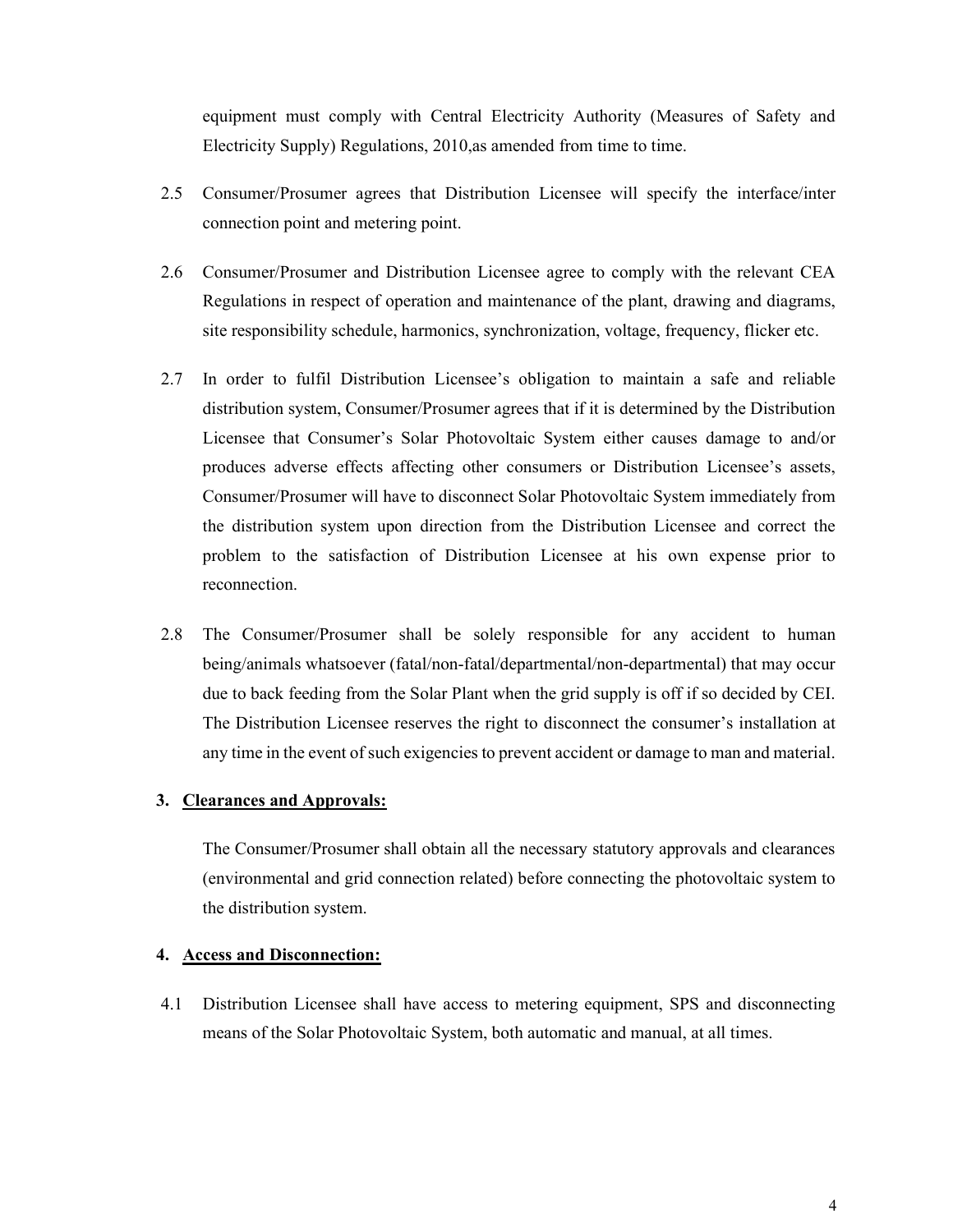4.2 In emergency or outage situation, where there is no access to the disconnecting means, both automatic and manual, such as a switch or breaker, Distribution Licensee may disconnect service to the premises of the Consumer/Prosumer.

## 5. Liabilities:

- 5.1 Consumer/Prosumer shall indemnify Distribution Licensee for damages or adverse effects from his negligence or intentional misconduct in the connection and operation of Solar Photovoltaic System.
- 5.2 Distribution Licensee shall not be liable for delivery or realization by the Consumer/Prosumer of any fiscal or other incentive provided by the Central/State Government.
- 5.3 Distribution Licensee may consider the quantum of electricity generation from the Solar PV System set up by the project developer owned and operated by (i) Residential Consumers, (ii) Projects set up under Captive Use iii) surplus energy purchased by Distribution Licensee from the Solar Plant which are under net metering arrangement and are not utilizing 'renewable attribute' towards RPO Compliance.

#### 6. Metering:

Metering arrangement shall be as per Central Electricity Authority (Installation and Operation of Meters) Regulations, 2006 as amended from time to time.

- (a) In case of Residential Consumers, Bi-directional meter shall be installed of same accuracy class as installed before setting up of Solar PV System.
- (b) In case of Industrial, Commercial, Government Institutions and other consumersand projects set up for captive use,

Bi-directional meter shall be installed of same accuracy class as installed before setting up of Solar PV System.

#### 7. Commercial Settlement:

All the Commercial Settlements under this Agreement shall be as per Government of Gujarat's Solar Power Policy – 2021 and GERC (Net Metering Rooftop Solar PV Grid Interactive Systems) Regulations as amended from time to time and any subsequent orders in this regard. The Commercial Settlement will be as follows: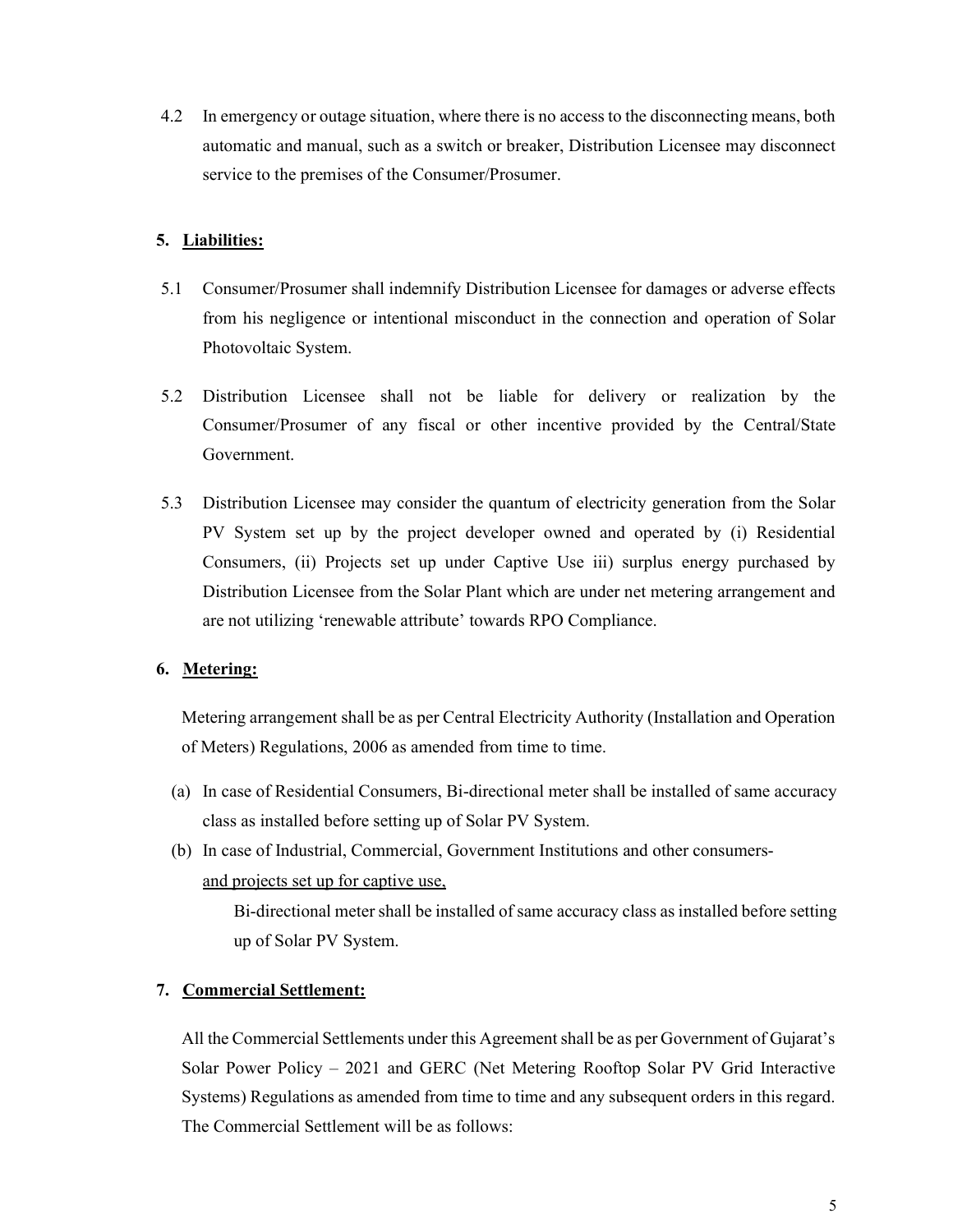#### 7.1 For Residential Consumers

- (i) In case of Residential Consumers, the Energy Accounting shall be carried out on Billing Cycle basis.
- (ii) In case of net import of energy by the Consumer/Prosumer from distribution grid during billing cycle, the energy consumed from Distribution Licensee shall be billed as per applicable tariff to respective category of consumers as approved by the Commission from time to time. The energy exported out of total generated solar units by Solar PV System shall be set off against units consumed (not against load/demand) during the billing period and consumer shall pay demand charges, other charges, penalty etc. as applicable to other consumers.
- (iii) In case of net export of energy by the consumer to distribution grid during billing cycle, Distribution Licensee shall compensate for surplus power (if any), after giving set off against consumption during the billing period, at following rates:
	- (a) In case of self-owned systems and SURYA Gujarat scheme consumers: At Rs. 2.25 per unit for the first 5 years from commissioning of project and thereafter for the remaining term of the project at 75% of the simple average of tariff discovered and contracted under competitive bidding process conducted by GUVNL for non-park based solar projects in the preceding 6-month period, i.e., either April to September or October to March as the case may be, from the Commercial Operation Date (COD) of the project, subject to approval of Hon'ble GERC.

Such rates shall be declared by GUVNL on six monthly basis and shall be applicable under the connectivity agreement to be executed by Distribution Licensee.

#### 7.2 For the Projects set up under Captive Use

 This section shall be applicable to industrial, commercial, Government Institutions and other consumers who has set up project for Captive Use. The Energy Accounting for such projects shall be as per below details:

I. In case of solar projects set up by HT / EHV consumers for captive use, the energy set-off shall be allowed between 07.00 hours to 18.00 hours of the same day meaning thereby, the generated solar energy during a day shall be consumed by HT or EHV consumer during 07.00 hours to 18.00 hours on the same day.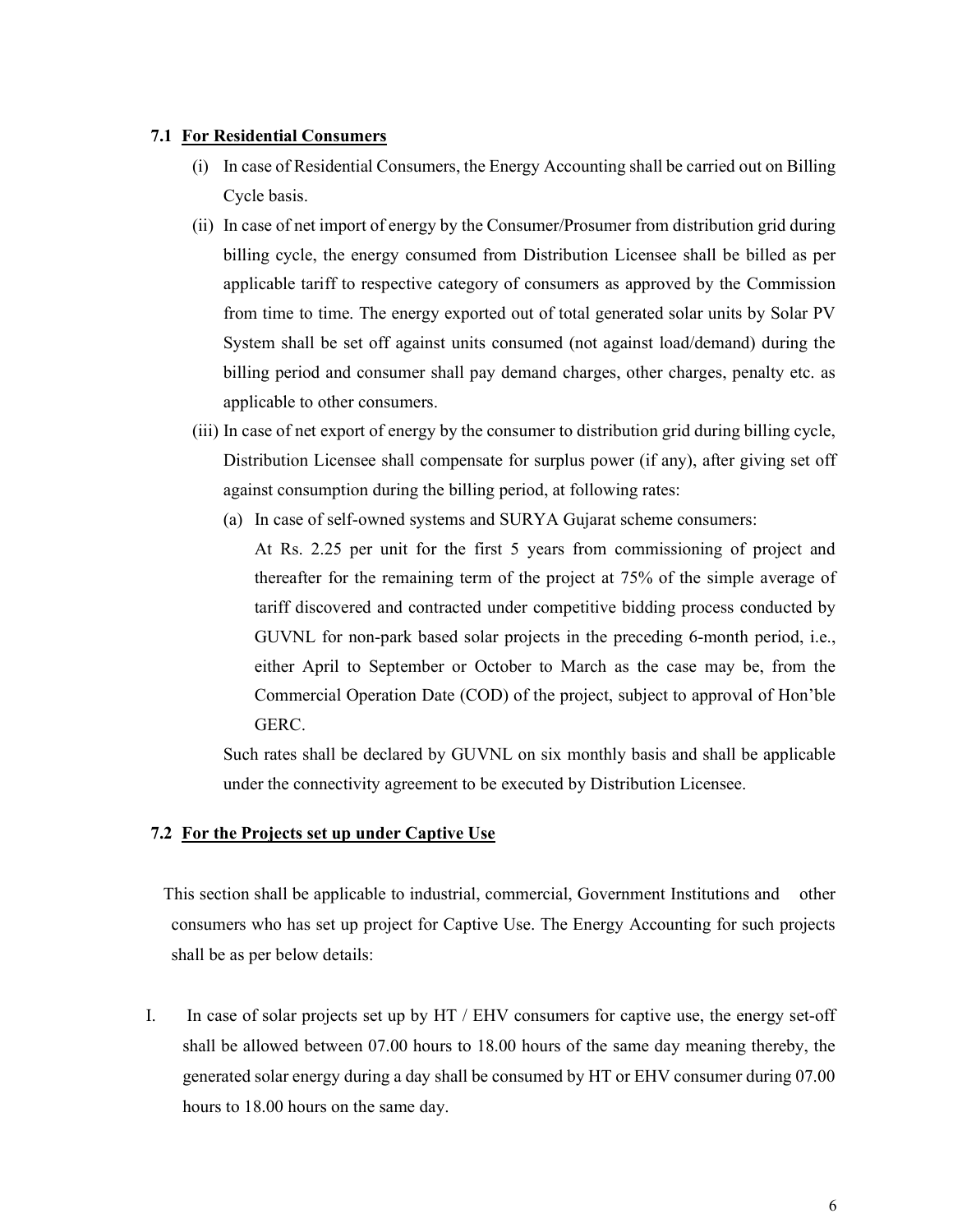- II. In case of solar projects set up by LT demand-based consumers for captive use, the energy set-off shall be allowed between 07.00 hours to 18.00 hours basis of the same billing cycle meaning thereby, the generated solar energy during a 7:00 hours to 18:00 hours billing cycle shall be consumed by the consumer during the specified period, of 7:00 hours to 18:00 hours in the same billing cycle.
- III. The energy accounting for all other LT consumers i.e., other than demand-based LT consumers shall be on billing cycle basis.
- IV. The surplus energy, not consumed by the consumer during the above mentioned after set off period shall be compensated by Distribution Licensees at following Surplus Injection Compensation (SIC) rates:
	- a. In case of MSME Manufacturing Enterprises At Rs 2.25 / unit for first 5 years from commissioning of project and thereafter for the remaining term of the project at 75% of the simple average of tariff discovered and contracted under competitive bidding process conducted by GUVNL for Non-park based solar projects in the preceding 6-month period, i.e., either April to September or October to March as the case may be, from the commercial operation date (COD) of the project. The same shall remain fixed for the entire term of the agreement.
	- b. In case of other than MSME Manufacturing Enterprises At 75% of the simple average of tariff discovered and contracted through competitive bidding process conducted by GUVNL for Non-park based solar projects in the preceding 6-month period, i.e., either April to September or October to March as the case may be, from the commercial operation date (COD) of the project. The same shall remain fixed for the entire term of the agreement.
- V. Excess drawl of electricity by the consumer from the grid, if any, after giving set off shall be charged by the Distribution Licensee at the applicable tariff of the respective category of consumer as determined by the Commission from time to time.
- VI. In case of projects set up for captive use, no cross-subsidy surcharge and additional surcharge shall be applicable.
- VII. Banking charges of Rs.1.50/ unit shall be applicable on solar energy consumed in case of Demand Based Consumers shall be applicable. In case of MSME units and other than Demand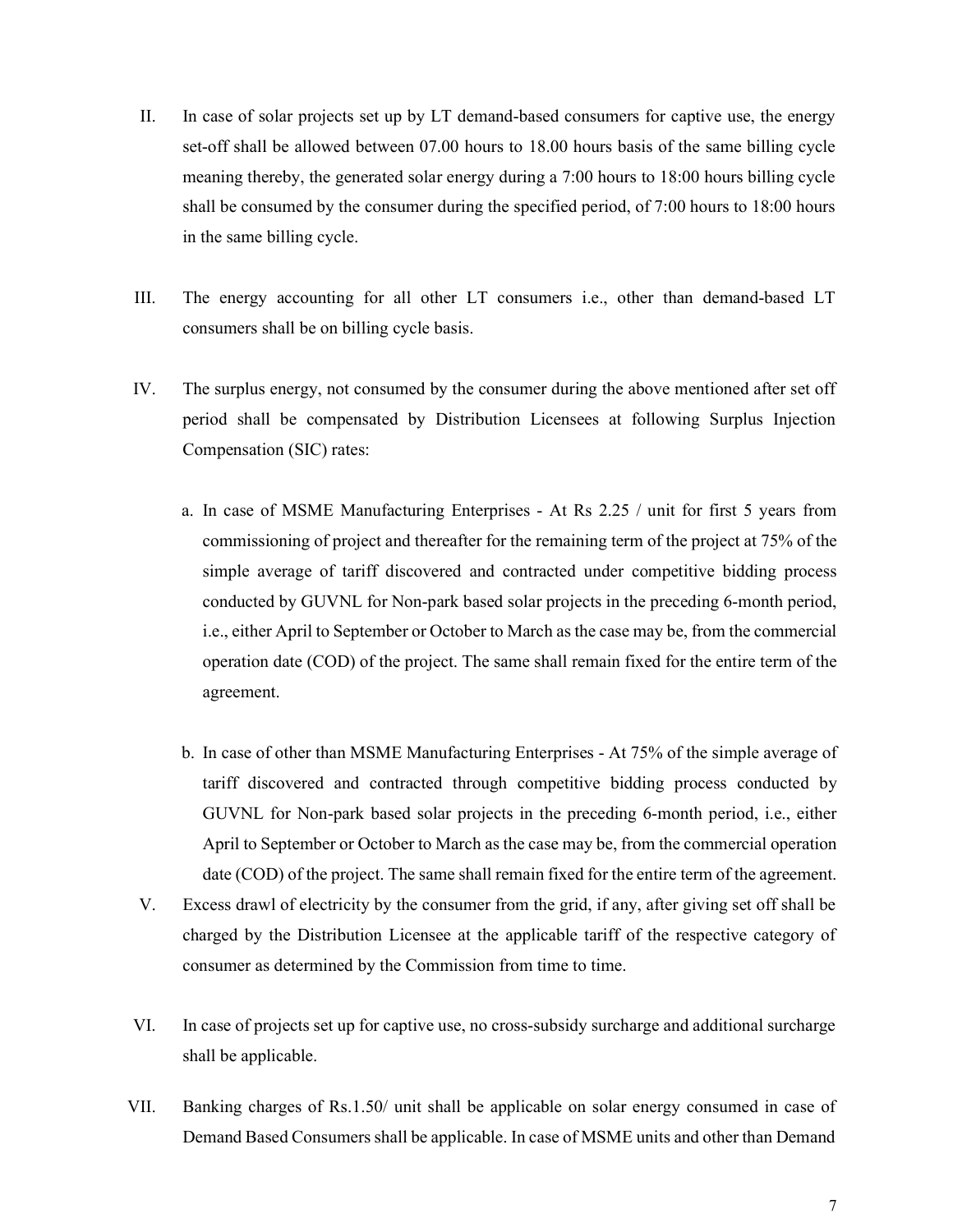Based Consumers, Banking Charges of Rs.1.10 per unit on Solar Energy Consumed shall be applicable. Banking Charges shall not be applicable to government buildings.

VIII. The above-mentioned Energy Accounting shall be applicable after appropriate amendment of GERC Net Metering Regulations, until then the existing regulations will prevail.

## 8. Connection Costs:

The Consumer/Prosumer shall bear all costs related to setting up of Solar Photovoltaic System including metering and inter-connection. The Consumer/Prosumer agrees to pay the actual cost of modifications and upgrades to the service line, cost of up gradation of transformer to connect photovoltaic system to the grid in case it is required.

#### 9. Inspection, Test, Calibration and Maintenance prior to connection:

Before connecting, Consumer/Prosumer shall complete all inspections and tests finalized in consultation with the Distribution Licensee and if required Gujarat Energy Transmission Corporation Limited (GETCO) to which their/its equipment is connected. Consumer/Prosumer shall make available to Distribution Licensee all drawings, specifications, test records and monthly solar generation details of the project or generating station as the case may be.

## 10. Records:

Each Party shall keep complete and accurate records and all other data required by each of them for the purposes of proper administration of this Agreement and operation of the Rooftop/Ground mounted Solar PV System.

#### 11. Dispute Resolution:

- 11.1 All disputes or differences between the Parties arising out of or in connection with this Agreement shall be first tried to be settled through mutual negotiation, promptly, equitably and in good faith.
- 11.2 In the event that such differences or disputes between the Parties are not settled through mutual negotiations within sixty (60) days or mutually extended period, after such dispute arises, then for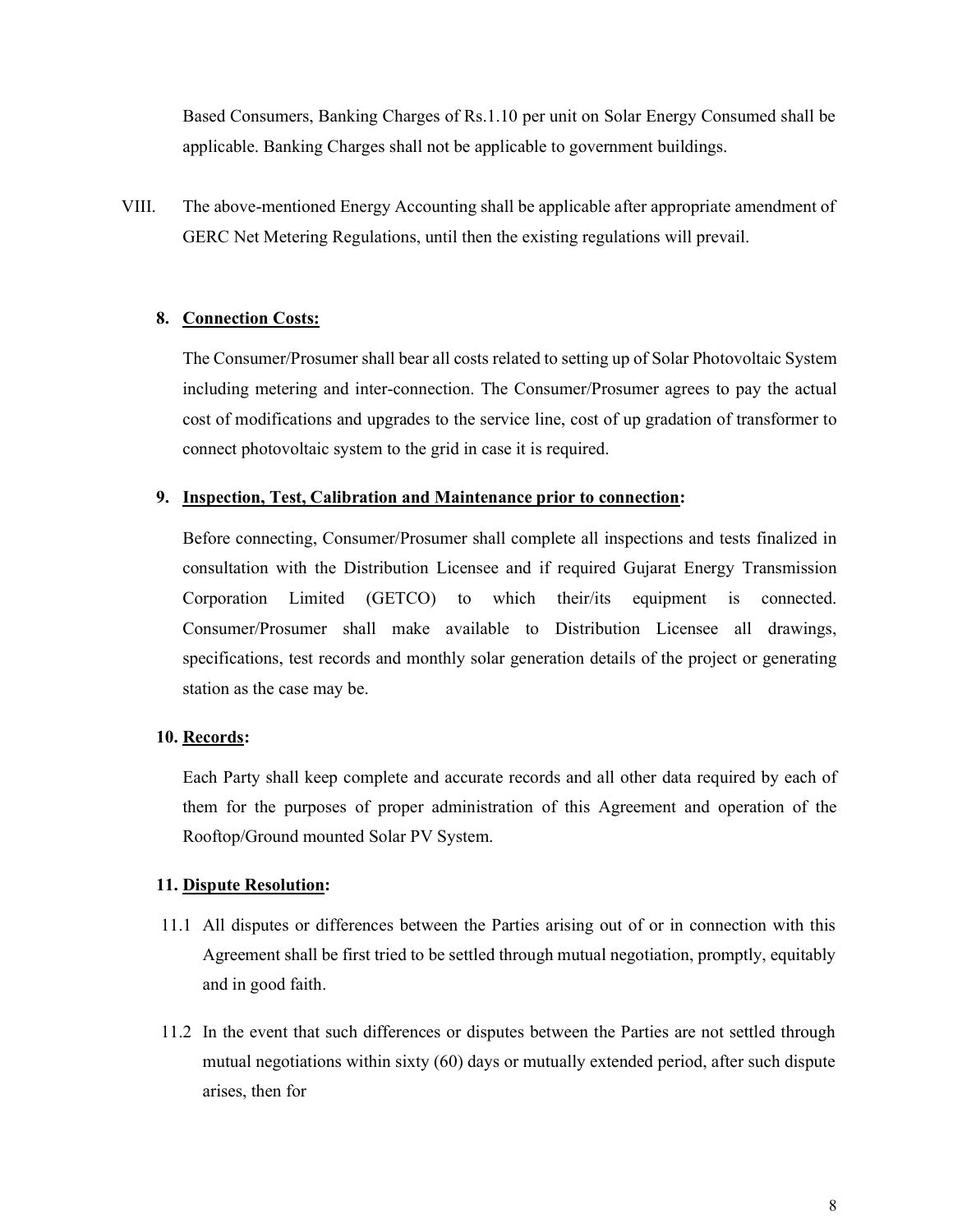- (a) any dispute in billing pertaining to energy injection and billing amount, it would be settled by the Consumer Grievance Redressal Forum and Electricity Ombudsman.
- (b) any other issues pertaining to the Regulations and its interpretation; it shall be decided by the Gujarat Electricity Regulatory Commission following appropriate prescribed procedure.

## 12. Termination:

- 12.1 The Consumer/Prosumer can terminate agreement at any time by giving Distribution Licensee 90 days prior notice.
- 12.2 Distribution Licensee has the right to terminate this Agreement with 30 days prior written notice, if Consumer/Prosumer commits breach of any of the terms of this Agreement and does not remedy the breach within 30 days of receiving written notice from Distribution Licensee regarding the breach. Distribution Licensee also has the right to terminate Agreement in case the consumer installs the additional Solar PV capacity / adds load unauthorizedly above sanctioned load without prior approval of Distribution Licensee.
- 12.3 Consumer/Prosumer shall upon termination of this Agreement, disconnect the Rooftop/ Ground mounted Solar Photovoltaic System from the Distribution Licensee's distribution system within one week to the satisfaction of the Distribution Licensee.

## Communication:

The names of the officials and their addresses, for the purpose of any communication in relation to the matters covered under this Agreement shall be as under:

| In respect of the   | In respect of the  |  |
|---------------------|--------------------|--|
| GIFT Power Co. Ltd: | Consumer/Prosumer: |  |
|                     |                    |  |
|                     |                    |  |
|                     |                    |  |
|                     |                    |  |
|                     |                    |  |
| $*$                 |                    |  |

\*Authorized person by the Distribution Licensees …